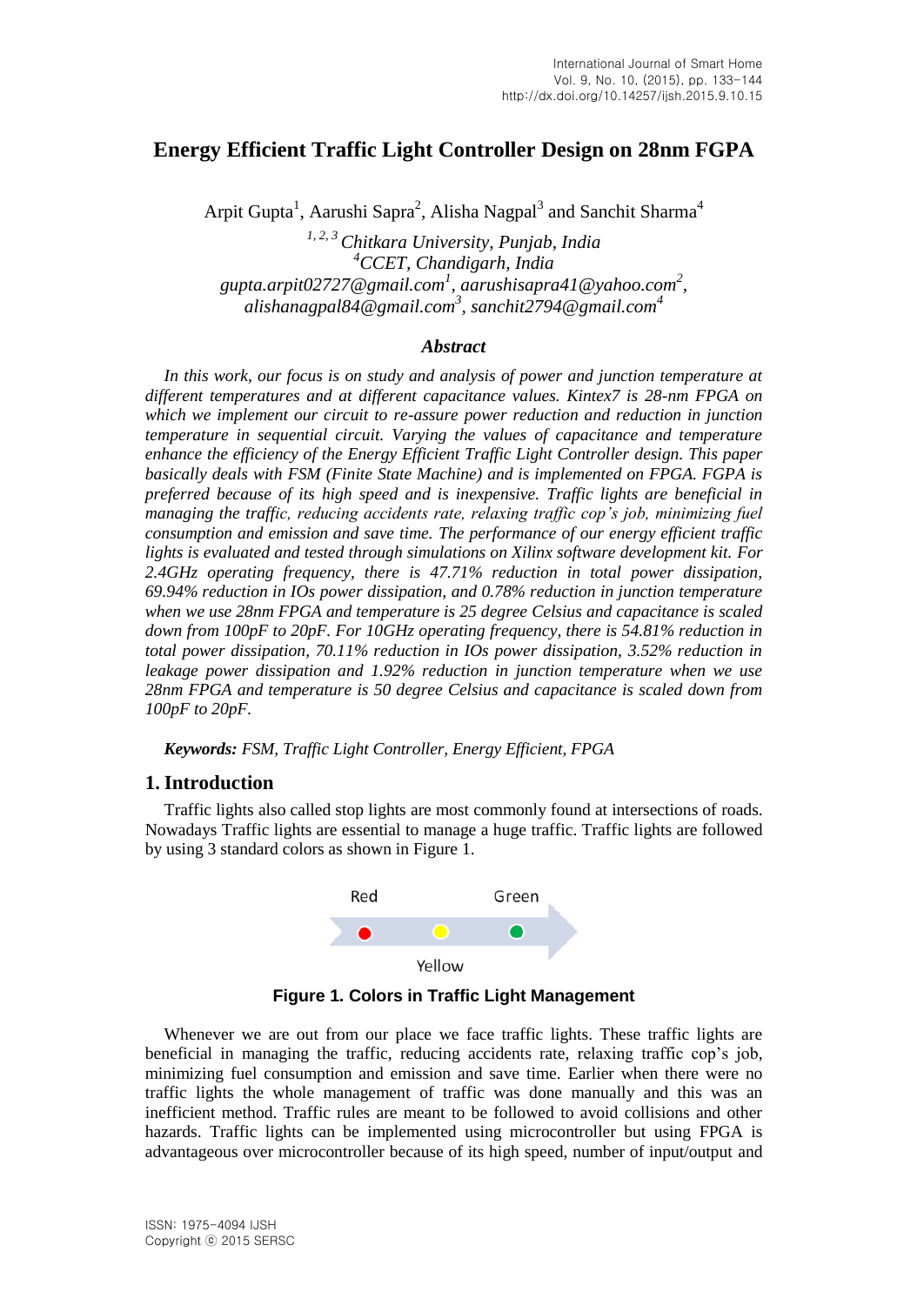using microcontroller is more expensive than FPGA[1].The main focus is for switching the traffic lights according to vehicle density and reducing the traffic congestion on roads which will help to lower down the number of accidents [2]. In our research work we have used Xilinx ISE and have used finite state machine (FSM) concept and designed an automatic traffic lights which keeps on changing among three states according to the logic given to it. Vehicle detection is used for monitoring and surveillance of traffic and this is done by using concept of finite state machine [3]. Traffic lights can also be communicated with cars to dynamically operate the lights so as to reduce fuel consumption, traffic jams and etc. [4].In reference [4], the code is written in Python and is connected with traffic simulator to manage the traffic. This paper basically deals with FSM and is implemented on FPGA. This is energy efficient traffic light controller and is tested on Kintex7 which is 28nm FPGA. We have done its power analysis and as well as thermal analysis. The power performance of energy efficient traffic controller is based on Verilog. The performance is evaluated by performing simulations on a magnetic recording channel [5].The performance of our energy efficient traffic lights is evaluated and tested through simulations on Xilinx software development kit.



**Figure 2. Types of Power**

Dynamic power or total on-state power is further classified as Clock power, Leakage power, Signal power, IO power. The operating temperatures taken for the thermal analysis are 25 degree Celsius and 50 degree Celsius. Thermal Aware design is current research area. There is already work is going on in thermal aware design of FIR Filter [6], thermal aware Key Generator in Green Communication [7] and design of thermal aware ROM [8]. Power is of 2 types: Dynamic power (ON state power) and Static power (OFF state power).



**Figure 3. Dynamic Power's Classification**

Along with thermal aware design, our prime focus is on capacitance scaling [9-10]. Our traffic light controller as shown in Figures 4-5, is a Finite State Machine (FSM) of 3 states (Red, Yellow and Green) implementation on FPGA.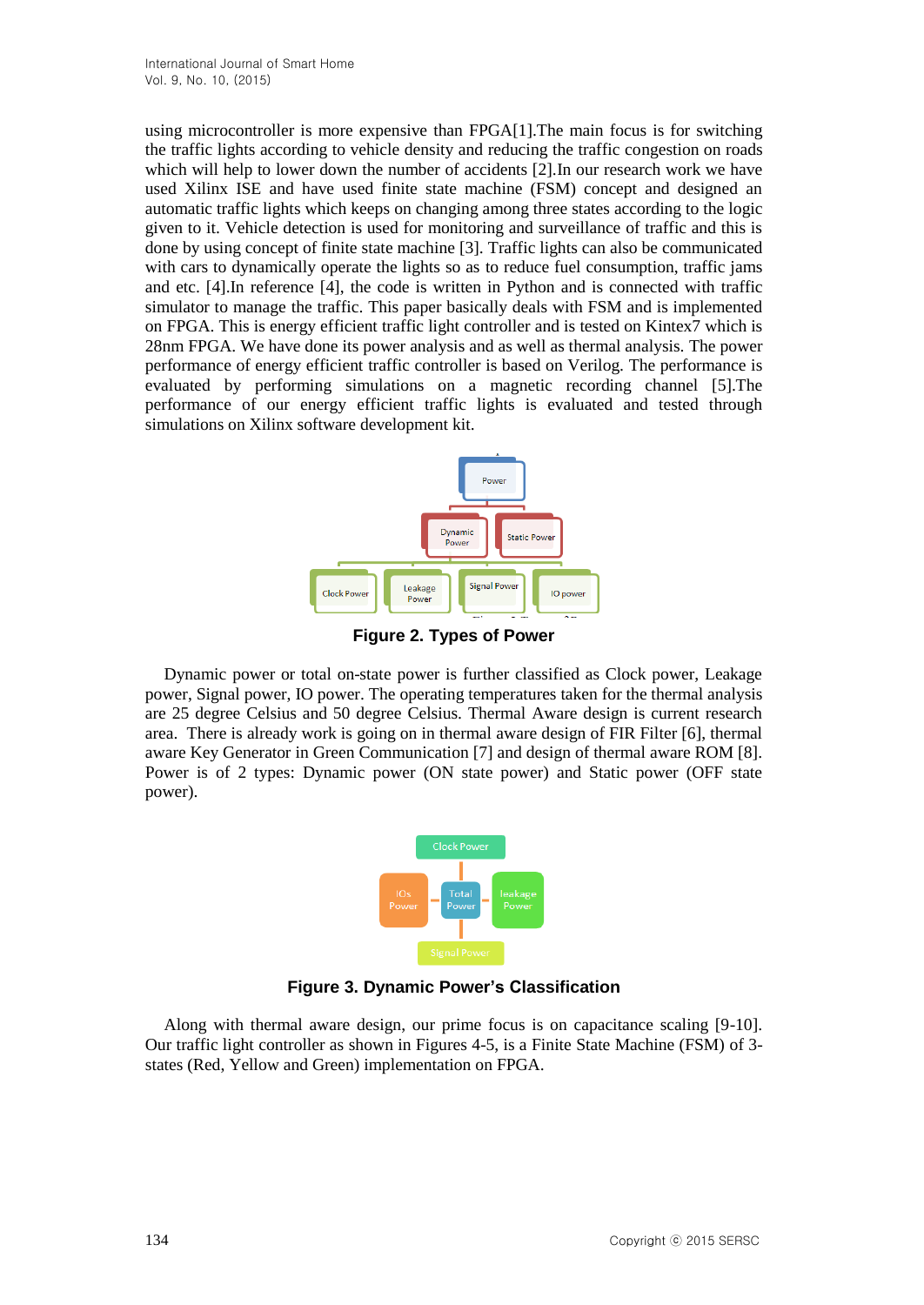

**Figure 4. Symbol of Traffic Light Controller**

As shown in Figure 4, RTL schematic is using BUFGP as global clock buffer, D Flip-Flop and Look up Table (LUTs), Input buffer (IBUF) and Output buffer (OBUF).



**Figure 5. Schematic of Traffic Light Controller**

## **2. Power and Junction Temperature Anaysis**

A. IO Power and Thermal Analysis for 1GHz Frequency

| $C$ in | <b>Total</b> | <b>Clock</b> | <b>Signal</b> | <b>IOs</b> | Leakage |
|--------|--------------|--------------|---------------|------------|---------|
| pF     | Power        | Power        | Power         | Power      | power   |
| 20     | 0.106        | 0.006        |               | 0.024      | 0.076   |
| 40     | 0.120        | 0.006        |               | 0.038      | 0.076   |
| 60     | 0.135        | 0.006        |               | 0.052      | 0.076   |
| 80     | 0.149        | 0.006        |               | 0.066      | 0.076   |
| 100    | 0.163        | 0.006        | 0             | 0.080      | 0.076   |

**Table 1. Power Analysis and Junction Temperature Analysis at 25oCelsius**

There is 34.96% reduction in total power dissipation, No reduction in clock and signal power dissipation, 70% reduction in IOs power dissipation, and 0% reduction in leakage power,when we use 28nm FPGA and temperature is 25 degree Celsiusand capacitance is scaled down from 100pF to 20pF as shown in Table 1 and Figure 6.

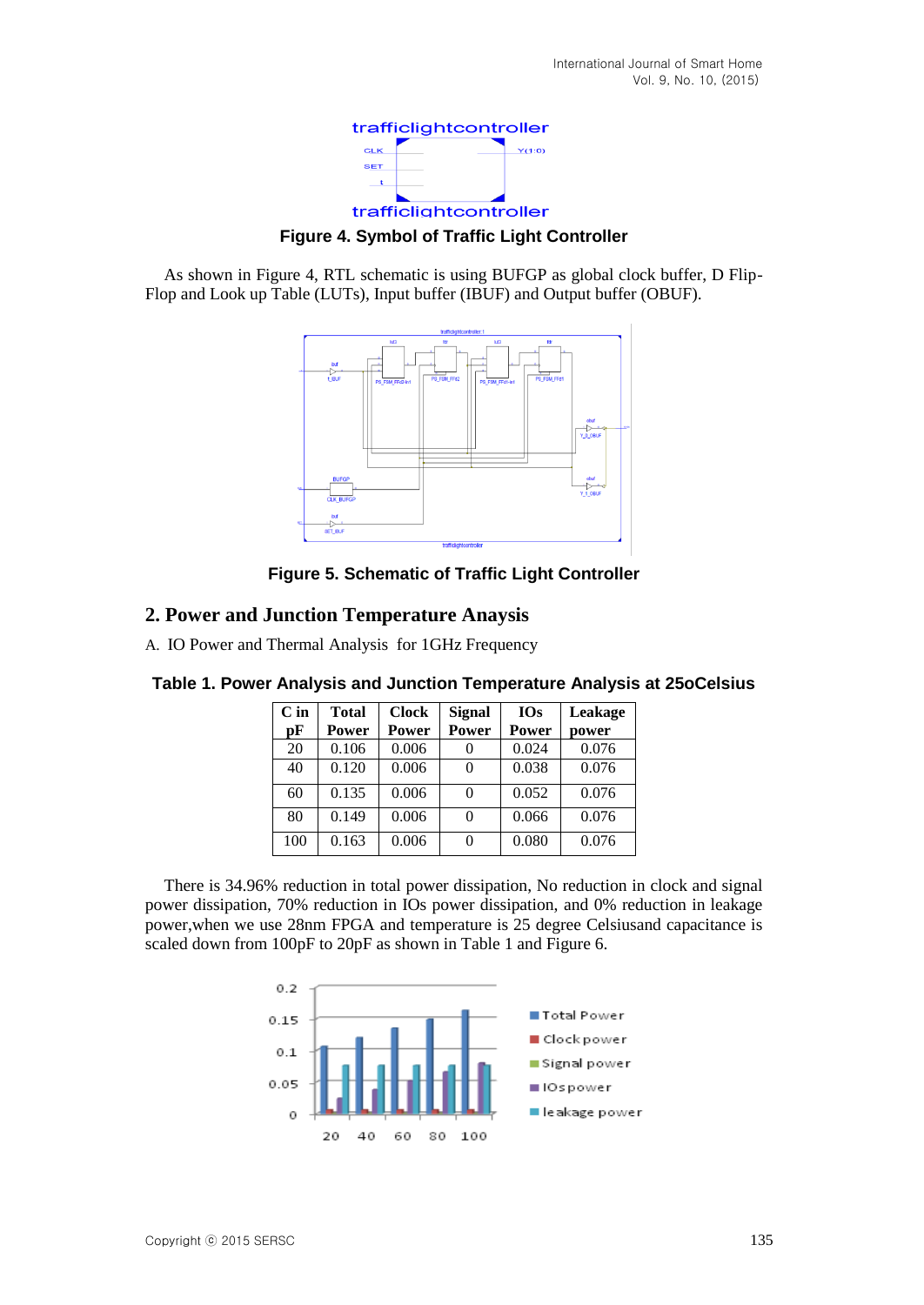## **Figure 6. Power Dissipation at 25oCelsius Temperature for 1GHz**

| $C$ in | <b>Total</b> | <b>Clock</b> | <b>Signal</b> | <b>IOs</b> | Leakage |
|--------|--------------|--------------|---------------|------------|---------|
| рF     | Power        | Power        | Power         | Power      | Power   |
| 20     | 0.191        | 0.006        |               | 0.024      | 0.161   |
| 40     | 0.205        | 0.006        |               | 0.038      | 0.161   |
| 60     | 0.220        | 0.006        |               | 0.052      | 0.161   |
| 80     | 0.234        | 0.006        |               | 0.066      | 0.161   |
| 100    | 0.248        | 0.006        |               | 0.080      | 0.161   |

#### **Table 2. Power Analysis and Junction Temperature Analysis at 50oCelsius**

There is 22.98% reduction in total power dissipation, 0% reduction in clock and signal power dissipation, 70% reduction in IOs power dissipation, and 0% reduction in leakage power, when we use 28nm FPGA and temperature is50 degree Celsius and capacitance is scaled down from 100pF to 20pF as shown in Table 2 and Figure 7.



### **Figure 7. Power Dissipation at 50oCelsius Temperature for 1GHz**

There is 0.19% reduction in junction temperature for 50 degree Celsius and 0.3% reduction in junction temperature for 25 degree Celsius and capacitance is scaled down from 100pF to 20pF as shown in Table 3 and Figure 8.

#### **Table 3. Junction Temperature Analysis at Various Capacitances for 1GHz**

|                        | 20pF  | 40pF         | 60pF | 80pF | 100Pf |
|------------------------|-------|--------------|------|------|-------|
| $25^{\circ}C$<br>ر ے   | ے ۔ ب | つち つ<br>2J.Z | 25.3 | 25.3 | 25.3  |
| 500 <sub>C</sub><br>υU | 50.4  | 50.4         | 50.4 | 50.4 | 50.5  |



## **Figure 8. Junction Temperature Analysis for 1GHz at Various Capacitances**

B. IO Power and Thermal Analysis for 10GHz Frequency

#### **Table 4. Power Analysis and Junction Temperature Analysis at 25oCelsius**

| $C$ in $pF$ | <b>Total Power</b> | Clock power | <b>Signal power</b> | IOs power | <b>Leakage Power</b> |
|-------------|--------------------|-------------|---------------------|-----------|----------------------|
| 20          | 0.382              | J.063       | $0.002\,$           | 0.240     | 0.077                |
| 40          | 522<br>ت کے ل      | 0.063       | 0.002               | 0.301     | 0.077                |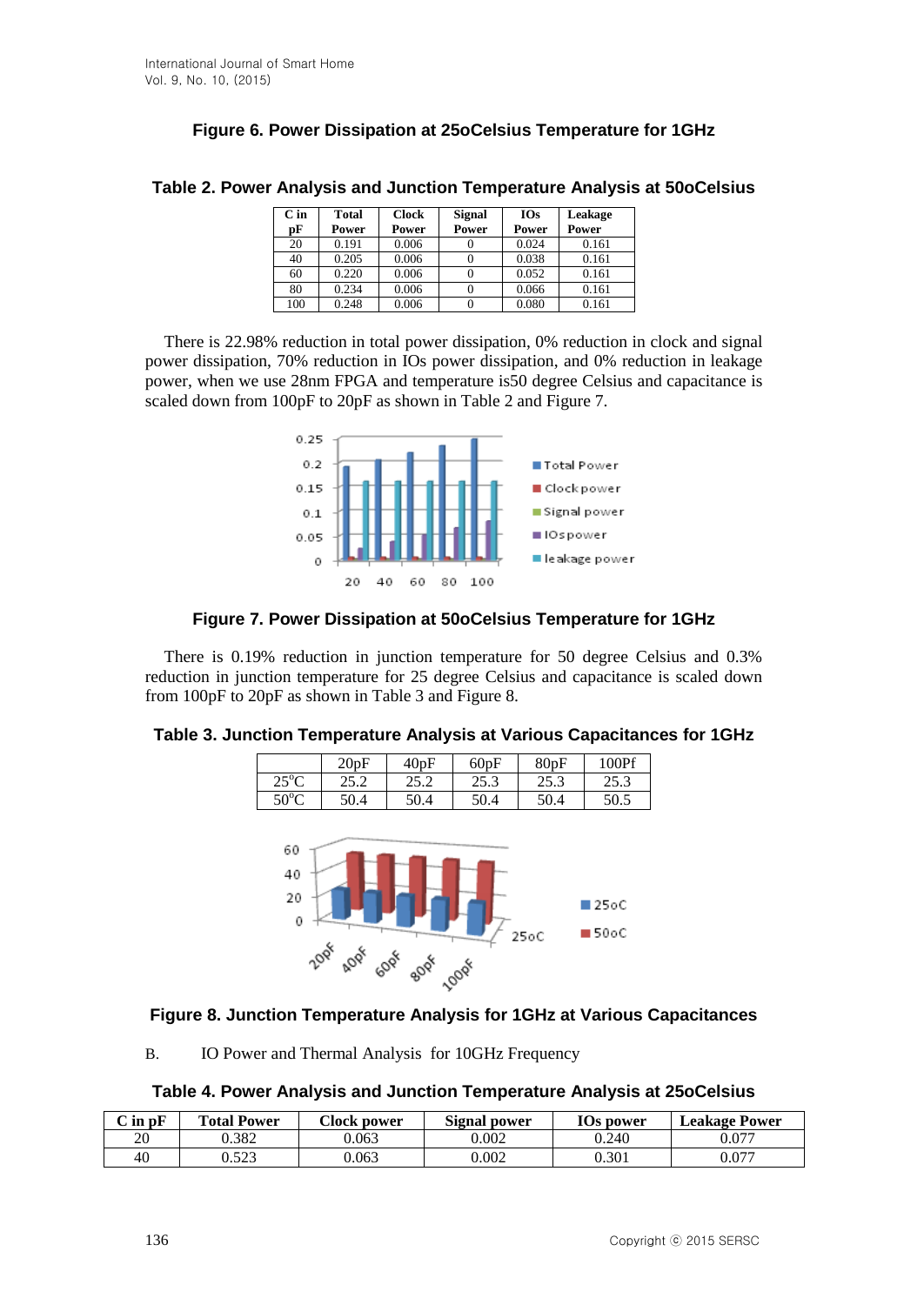| 60  | 0.665 | 0.063 | 0.002 | ስ ደኅኅ<br>0.J <i>LL</i> | 0.078 |
|-----|-------|-------|-------|------------------------|-------|
| 80  | 0.806 | 0.063 | 0.002 | 0.663                  | 0.078 |
| 100 | 0.945 | 0.063 | 0.002 | 0.803                  | 0.079 |

There is 59.57% reduction in total power dissipation, 0% reduction in clock power dissipation, 0% reduction in signal power dissipation, 70.11% reduction in IOs power dissipation, and 2.53% reduction in leakage power dissipation, when we use 28nm FPGA and temperature is 25 degree Celsius and capacitance is scaled down from 100pF to 20pF as shown in Table 4 and Figure 9.



**Figure 9. Power Dissipation at 25oCelsius Temperature for 10GHz**

**Table 5. Power Analysis and Junction Temperature Analysis at 50oCelsius** 

| $C$ in $pF$ | <b>Total Power</b> | <b>Clock Power</b> | <b>Signal Power</b> | <b>IOs Power</b> | <b>Leakage Power</b> |
|-------------|--------------------|--------------------|---------------------|------------------|----------------------|
| 20          | 0.469              | 0.063              | 0.002               | 0.240            | 0.164                |
| 40          | 0.611              | 0.063              | 0.002               | 0.301            | 0.165                |
| 60          | 0.754              | 0.063              | 0.002               | 0.522            | 0.167                |
| 80          | 0.896              | 0.063              | 0.002               | 0.663            | 0.168                |
| 100         | .038               | 0.063              | 0.002               | 0.803            | 0.170                |

There is 54.81% reduction in total power dissipation, 0% reduction in clock and signal power dissipation, 70.11% reduction in IOs power, 3.52% reduction in leakage power dissipation, when we use 28nm FPGA and temperature is 50 degree Celsius and capacitance is scaled down from 100pF to 20pF as shown in Table 5 and Figure 10.



#### **Figure 10. Power Dissipation at 50oCelsius Temperature for 10GHz**

C. IO Power and Thermal Analysis for 6 MHz Frequency

#### **Table 6. Power Analysis and Junction Temperature Analysis at 25oCelsius**

| $\bf C$ in $\bf p \bf F$ | <b>Total Power</b> | <b>Clock Power</b> | <b>Signal Power</b> | <b>IOs Power</b> | <b>Leakage Power</b> |
|--------------------------|--------------------|--------------------|---------------------|------------------|----------------------|
| 20                       | 0.076              |                    |                     |                  | 0.076                |
| 40                       | 0.076              |                    |                     |                  | 0.076                |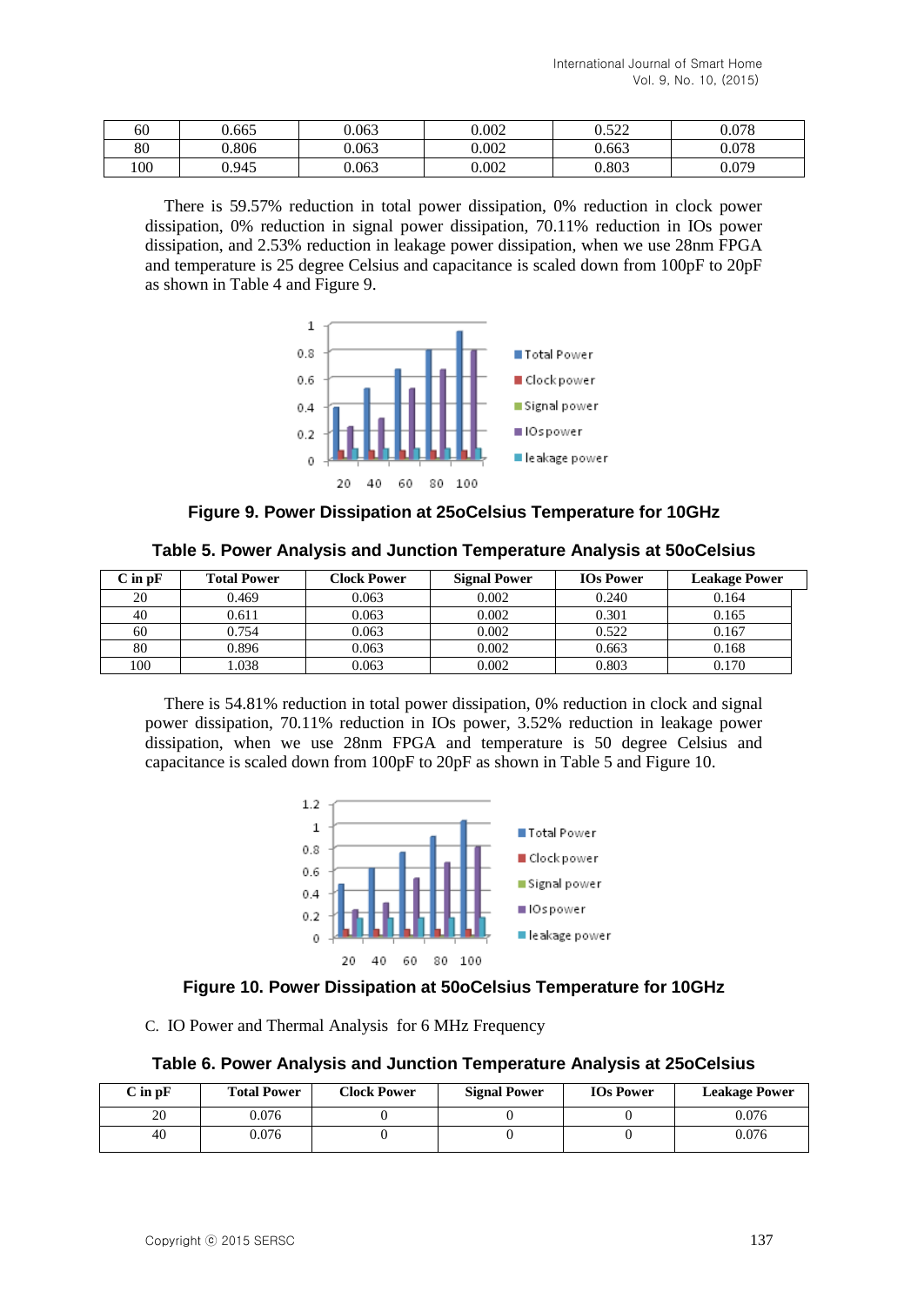| 60  | 0.076 |  | 0.076 |
|-----|-------|--|-------|
| 80  | 0.076 |  | 0.076 |
| 100 | 0.076 |  | 0.076 |

There is 0% reduction in total power dissipation, clock power dissipation, signal power dissipation, IOs power dissipation, leakage power dissipation and also in junction temperature when we use 28nm FPGA and temperature is 25 degree Celsius and capacitance is scaled down from 100pF to 20pF as shown in Table 6 and Figure 11.



**Figure 11. Power Dissipation at 25oCelsius Temperature for 6MHz**

**Table 7. Power Analysis and Junction Temperature Analysis at 50oCelsius**

| $C$ in $pF$ | <b>Total Power</b> | <b>Clock Power</b> | <b>Signal Power</b> | <b>IOs Power</b> | <b>Leakage Power</b> |
|-------------|--------------------|--------------------|---------------------|------------------|----------------------|
| 20          | 0.161              |                    |                     |                  | 0.160                |
| 40          | 0.161              |                    |                     |                  | 0.160                |
| 60          | 0.161              |                    |                     |                  | 0.160                |
| 80          | 0.161              |                    |                     |                  | 0.160                |
| 100         | 0.161              |                    |                     |                  | 0.160                |

There is 0% reduction in total power dissipation, clock power dissipation, signal power dissipation, IOs power dissipation, and also in leakage power dissipation along with 0% reduction in junction temperature, when we use 28nm FPGA and temperature is 25 degree Celsius and capacitance is scaled down from 100pF to 20pF as shown in Table 7 and Figure 12.





#### **Table 8. Junction Temperature Analysis at Various Capacitances for 6MHz**

|                         | ∠∪∪⊥<br>-                   | בטי<br>τν | 50pF  | 80pF  | mF<br>100<br>נען |
|-------------------------|-----------------------------|-----------|-------|-------|------------------|
| $\cap E^{0}$<br>ر_<br>◟ | $\sim$ $\sim$ $\sim$ $\sim$ | 20. L     | 20. L | ∠J. 1 | ه د ب            |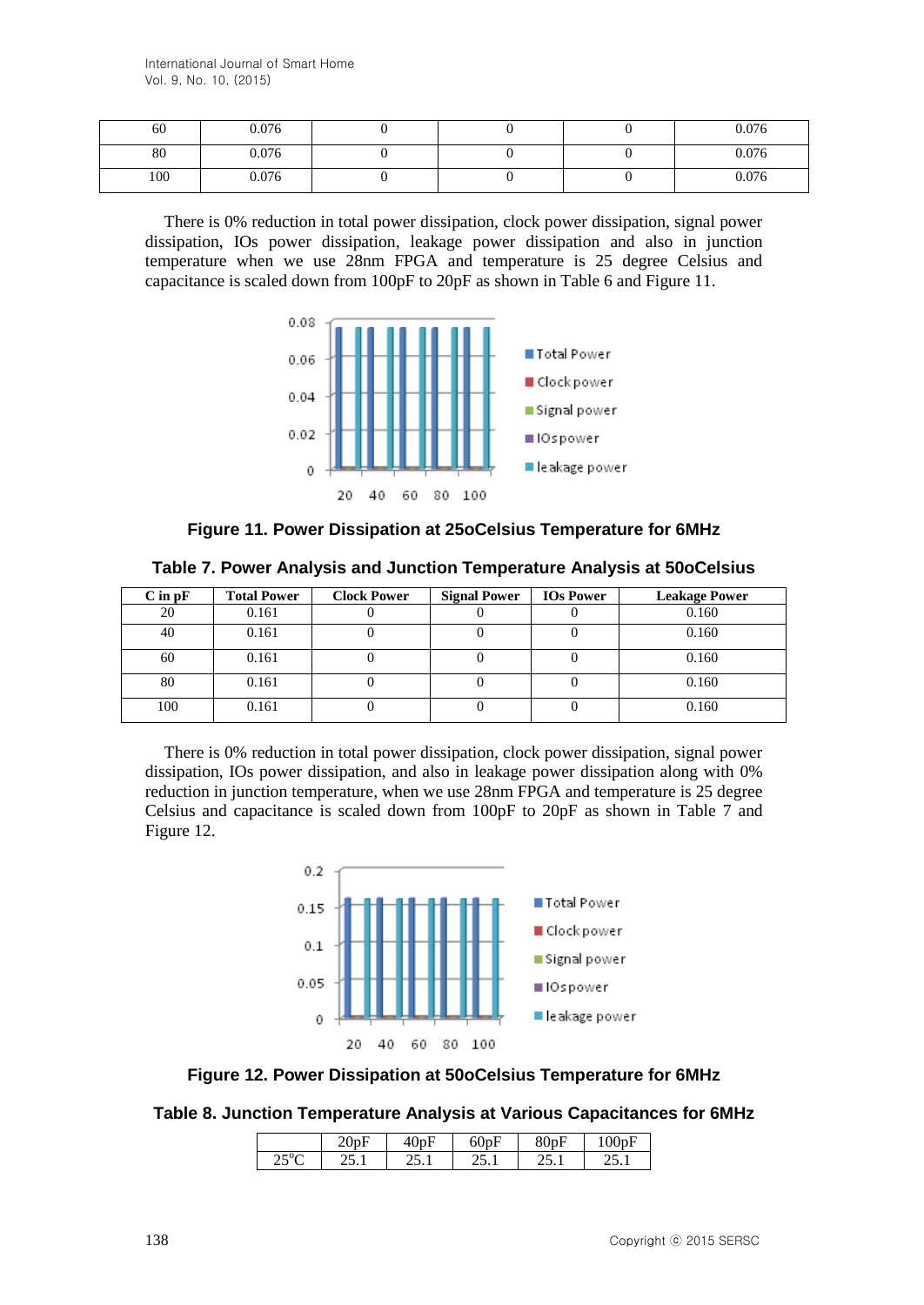| $50^{\circ}$ C | JV.J | $\sim$ $\sim$<br>JU.J | $\sim$ $\sim$<br>50.3 | ٣Λ<br>50.3 | JU.J |
|----------------|------|-----------------------|-----------------------|------------|------|

There is 0% reduction in junction temperature, when we use 28nm FPGA and temperature is 25 degree and 50 degree Celsius and capacitance is scaled down from 100pF to 20pF as shown in Table 8 and Figure 13.



**Figure 13. Junction Temperature Analysis for 6MHz at Various Capacitances**

D. IO Power and Thermal Analysis for 2.4 GHz Frequency

| $C$ in $pF$ | <b>Total Power</b> | <b>Clock Power</b> | <b>Signal Power</b> | <b>IOs Power</b> | <b>Leakage Power</b> |
|-------------|--------------------|--------------------|---------------------|------------------|----------------------|
| 20          | 0.149              | 0.015              | 0.001               | 0.058            | 0.076                |
| 40          | 0.183              | 0.015              | 0.001               | 0.091            | 0.076                |
| 60          | 0.217              | 0.015              | 0.001               | 0.125            | 0.076                |
| 80          | 0.251              | 0.015              | 0.001               | 0.159            | 0.076                |
| 100         | 0.285              | 0.015              | 0.001               | 0.193            | 0.076                |

**Table 9. Power Analysis and Junction Temperature Analysis at 25oCelsius**

There is 47.71% reduction in total power dissipation, 0% reduction in clock& signal power dissipation, 69.94% reduction in IOs power dissipation, and % reduction in leakage power dissipation,when use 28nm FPGA and temperature is 25 degree Celsius and capacitance is scaled down from 100pF to 20pF as shown in Table 9 and Figure 14.



**Figure 14. Power Dissipation at 25oCelsius Temperature for 2400MHz**

**Table 10. Power Analysis and Junction Temperature Analysis at 50oCelsius**

| $C$ in $pF$ | <b>Total Power</b> | <b>Clock power</b> | <b>Signal power</b> | <b>IOs power</b> | Leakage power |
|-------------|--------------------|--------------------|---------------------|------------------|---------------|
| 20          | 0.234              | 0.015              | 0.001               | 0.058            | 0.161         |
| 40          | 0.269              | 0.015              | 0.001               | 0.091            | 0.162         |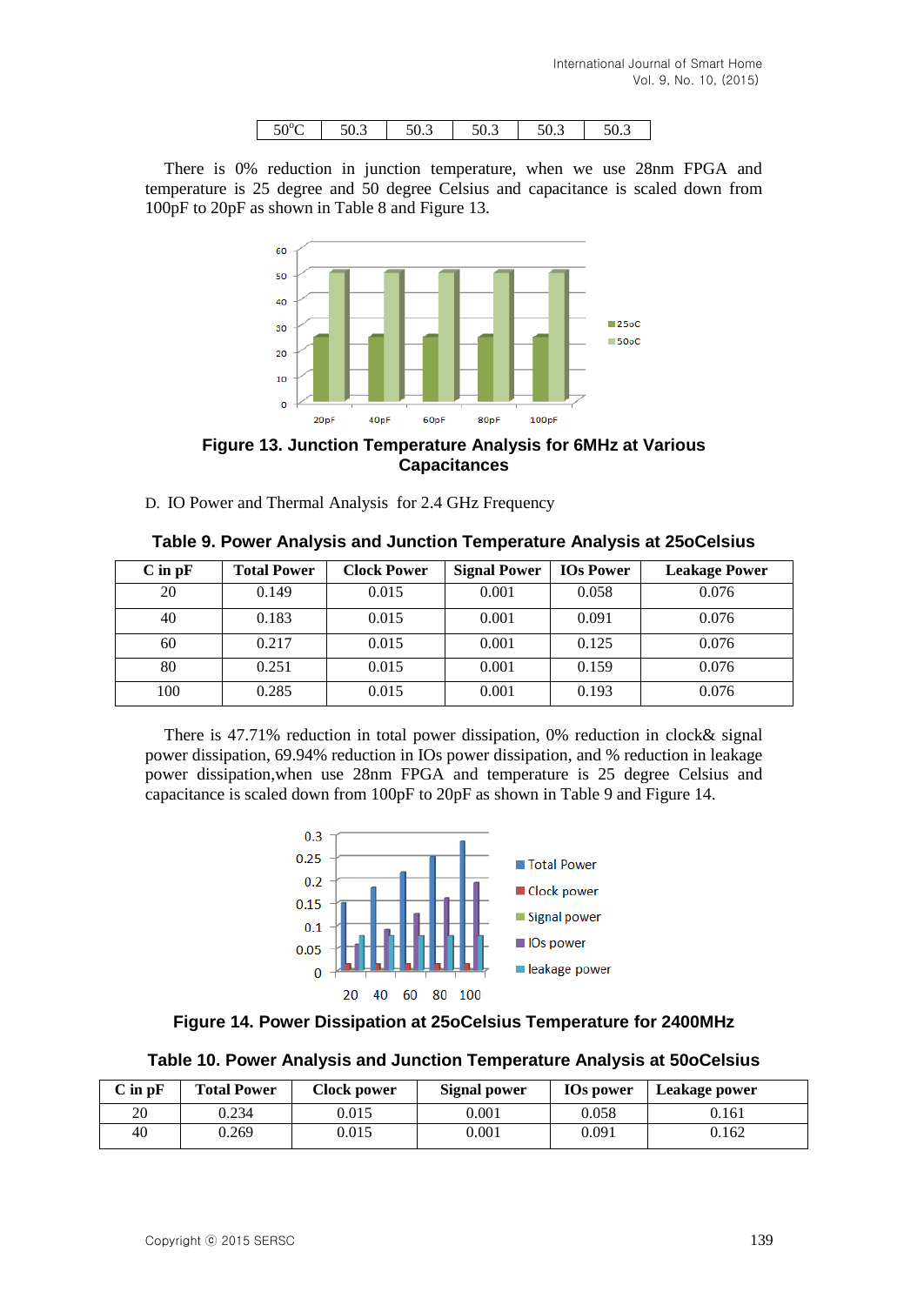| 60  | 0.303 | 0.015 | 0.001 | 0.125 | 0.162 |
|-----|-------|-------|-------|-------|-------|
| 80  | 0.337 | 0.015 | 0.001 | 0.159 | 0.162 |
| 100 | 0.371 | 0.015 | 0.001 | 0.193 | 0.163 |

There is 36.92% reduction in total power, 0% reduction in clock power and signal power dissipation, 69.94% reduction in IOs power dissipation, and 1.22% reduction in leakage power, when we use 28nm FPGA and temperature is 25 degree Celsius and capacitance is scaled down from 100pF to 20pF as shown in Table 10 and Figure 15.



**Figure 15. Power Dissipation at 50oCelsius Temperature for 2400MHz**

**Table 11. Junction Temperature at various Capacitances for 2400MHz**

|                                  | 20pF         | 40pF        | 60pF       | 80pF         | 100pF |
|----------------------------------|--------------|-------------|------------|--------------|-------|
| ר $^{\circ}$ ר $^{\circ}$<br>رے  | ר זר<br>29.S | າະາ<br>29.S | 25<br>25.4 | つく く<br>د.د. | 25.5  |
| $\epsilon \wedge^0 \wedge$<br>υc | 50.4         | 50.5        | 50.6       | 50.6         | 50.7  |

There is 0.59% reduction in junction temperature when we use 28nm FPGA and temperature is 25 degree Celsius and capacitance is scaled down from 100pF to 20pF as shown in Table 11 and Figure 16.



## **Figure 16. Junction Temperature for 2400MHz at Various Capacitances**

E. IO Power and Thermal Analysis for 1.5 GHz Frequency

| $C$ in $pF$ | <b>Total Power</b> | <b>Clock Power</b> | <b>Signal Power</b> | <b>IOs Power</b> | <b>Leakage Power</b> |
|-------------|--------------------|--------------------|---------------------|------------------|----------------------|
| 20          | 0.122              | 0.009              | 0.001               | 0.036            | 0.076                |
| 40          | 0.143              | 0.009              | 0.001               | 0.057            | 0.076                |
| 60          | 0.164              | 0.009              | 0.001               | 0.078            | 0.076                |
| 80          | 0.185              | 0.009              | 0.001               | 0.099            | 0.076                |
| 100         | 0.206              | 0.009              | 0.001               | 0.121            | 0.076                |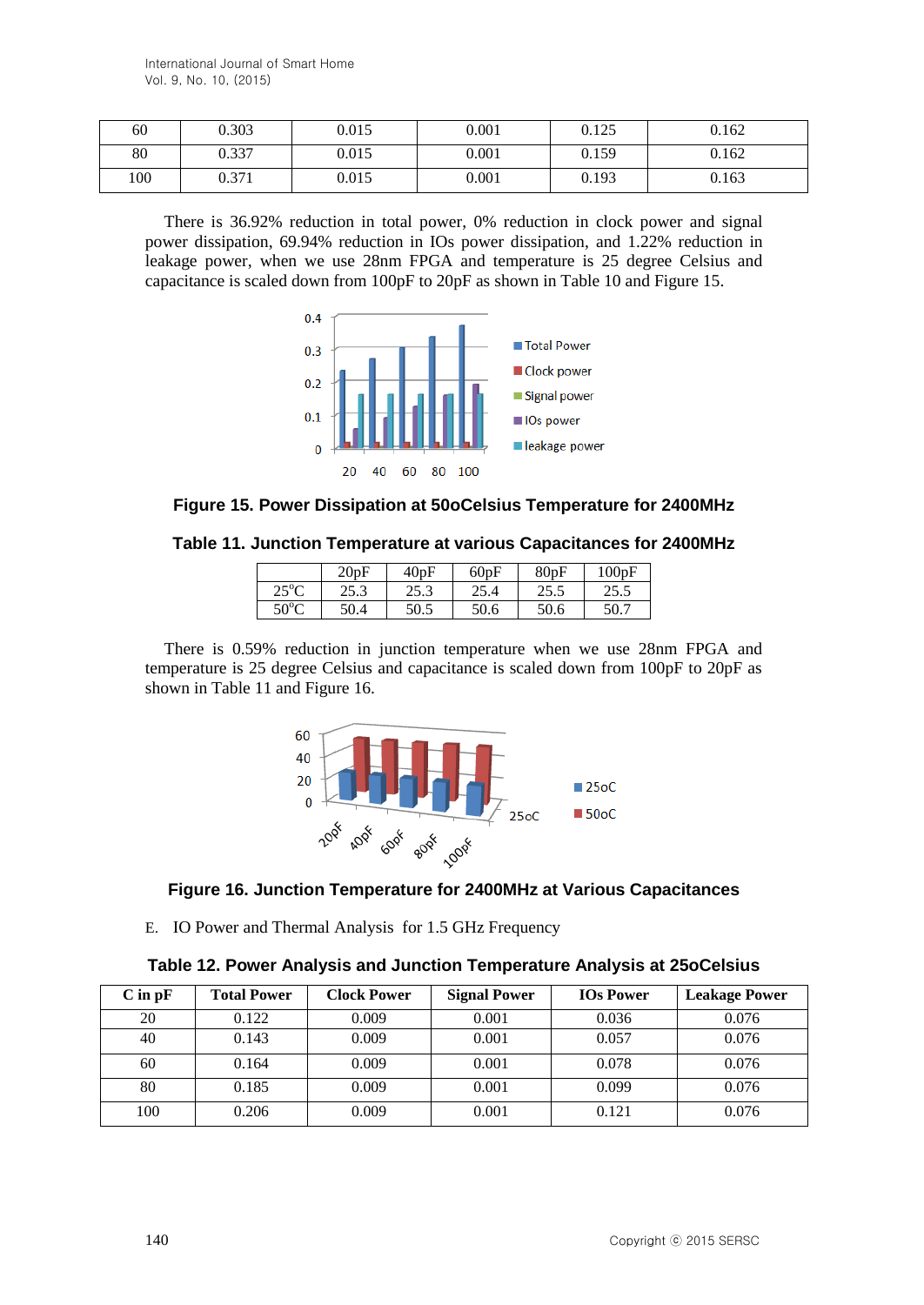There is 40.77% reduction in total power dissipation, 0% reduction in clock  $\&$  signal power dissipation, 70.24% reduction in IOs power dissipation, and 0% reduction in leakage power, when we use 28nm FPGA and temperature is 25 degree Celsius and capacitance is scaled down from 100pF to 20pF as shown in Table 12 and Figure 17.



**Figure 17. Power Dissipation at 25oCelsius Temperature for 1500MHz**

| $C$ in $pF$ | <b>Total Power</b> | <b>Clock Power</b> | <b>Signal Power</b> | <b>IOs Power</b> | <b>Leakage Power</b> |
|-------------|--------------------|--------------------|---------------------|------------------|----------------------|
| 20          | 0.207              | 0.009              | 0.001               | 0.036            | 0.161                |
| 40          | 0.228              | 0.009              | 0.001               | 0.057            | 0.161                |
| 60          | 0.249              | 0.009              | 0.001               | 0.078            | 0.161                |
| 80          | 0.271              | 0.009              | 0.001               | 0.099            | 0.162                |
| 100         | 1.292              | 0.009              | 0.001               | 0.121            | 0.162                |

| Table 13. Power Analysis and Junction Temperature Analysis at 50oCelsius |  |
|--------------------------------------------------------------------------|--|
|--------------------------------------------------------------------------|--|

There is 83.97% reduction in total power dissipation, 0% reduction in clock power dissipation, 0% reduction in signal power dissipation, 70.24% reduction in IOs power dissipation, and 0.61% reduction in leakage power dissipation, when we use 28nm FPGA and temperature is 25 degree Celsius and capacitance is scaled down from 100pF to 20pF as shown in Table 13 and Figure 18.



#### **Figure 18. Power Dissipation at 50oCelsius Temperature for 1500MHz**

**Table 14. Junction Temperature at various capacitances for 1500MHz**

|                | 20pF | 40pF | 60pF | 80pF | 100pF |
|----------------|------|------|------|------|-------|
| $25^{\circ}$ C | 25.2 | 25.3 | 25.3 | 25.3 | 25.4  |
| $50^{\circ}$ C | 50.4 | 50.4 | 50.5 | 50.5 | 50.5  |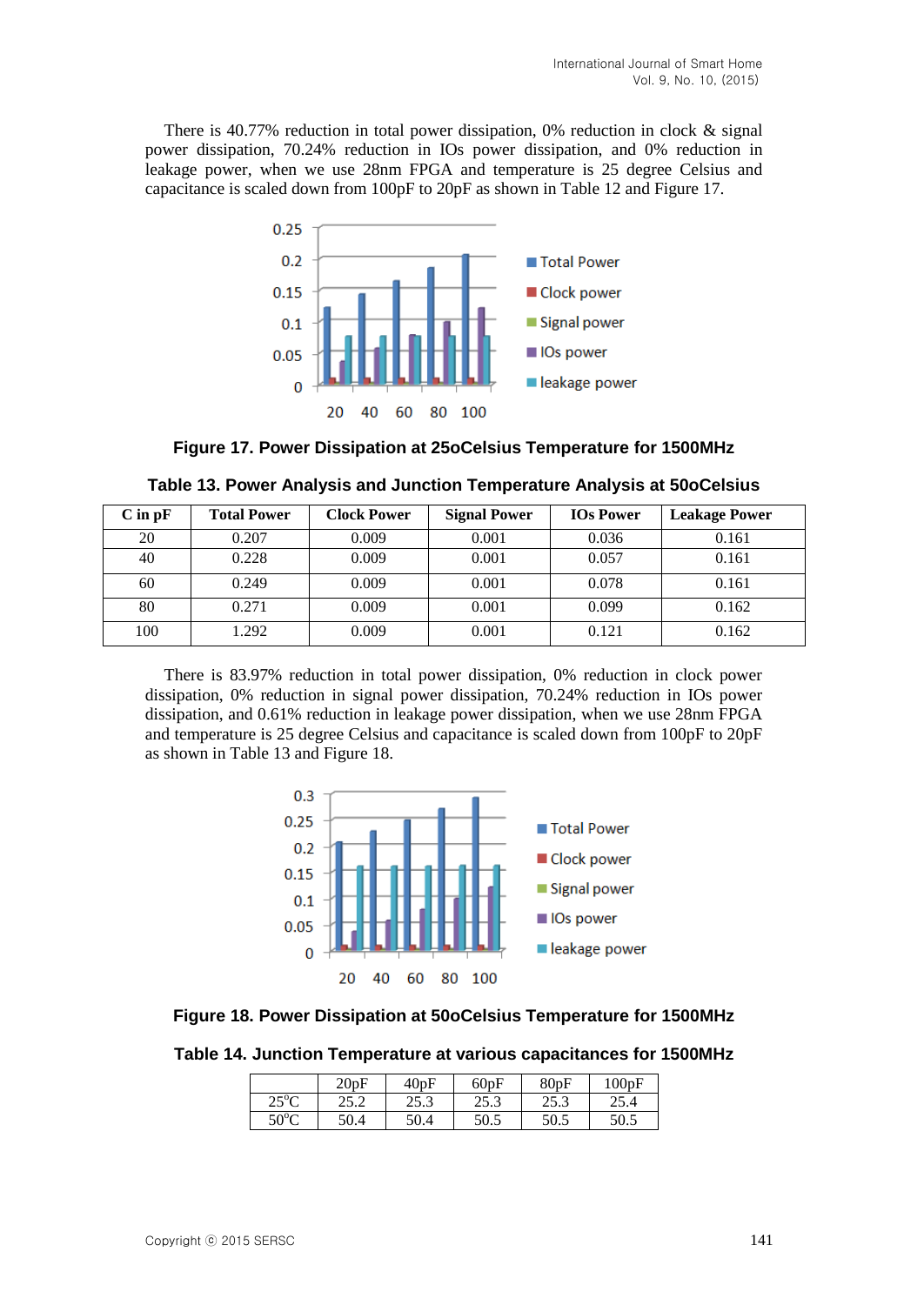There is 0.19% reduction in junction temperature when we use 28nm FPGA and temperature is 25 degree Celsius and capacitance is scaled down from 100pF to 20pF as shown in Table 14 and Figure 19.



**Figure 19. Junction Temperature for 1500MHz at various Capacitances**

## **3. Conclusion**

Our traffic light controller is the most energy efficient using capacitance scaling because power is directly proportional to capacitance. For 2.4GHz operating frequency, there is 47.71% reduction in total power dissipation, 69.94% reduction in IOs power dissipation, and 0.78% reduction in junction temperature, when we use 28nm FPGA and temperature is 25 degree Celsius and capacitance is scaled down from 100pF to 20pF. For 10GHz operating frequency, there is 54.81% reduction in total power dissipation, 70.11% reduction in IOs power dissipation, 3.52% reduction in leakage power dissipation and 1.92% reduction in junction temperature, when we use 28nm FPGA and temperature is 50 degree Celsius and capacitance is scaled down from 100pF to 20pF. Thermal stability of our design is tested for different ambient temperature of  $25^{\circ}$ C and  $50^{\circ}$ C.

## **4. Future Scope**

The future scope of Energy efficient automatic traffic light controller design is we can check the speed of vehicles with the help of special sensor. We can also include surveillance system and video monitoring to check whether the rules and regulations are followed or not. We have focused on only 1 FPGA design family that is Kintex7. Others can work on automotive Artix7, automotive Coolrunner2, automotive Spartan, automotive Spartan-3A DSP, automotive Spartan 3A, automotive Spartan 3E, automotive Spartan6, Spartan3, Spartan3E, Spartan low power, Kintex7 low voltage, Virtex5, Virtex4, Virtex6 and many others. We have taken a very short temperature so one can increases temperature range as much as they want same is with capacitance it can be varied and tested to achieve more efficient automatic traffic lights.

## **References**

- [1] M. Medany, W. M and M. R. Hussain, "FPGA-based advanced real traffic light controller system design", Intelligent Data Acquisition and Advanced Computing Systems, Technology and Applications, 2007, IDAACS 2007, 4th IEEE Workshop on. IEEE, **(2007)**.
- [2] A. Kanungo, A. Sharma and C. Singla, "Smart traffic lights switching and traffic density calculation using video processing", Engineering and Computational Sciences (RAECS), 2014 Recent Advances in IEEE, **(2014)**.
- [3] D. HyunKim, *et al.*, "Finite state machine for vehicle detection in highway surveillance systems", Frontiers of Computer Vision,(FCV), 2013 19th Korea-Japan Joint Workshop on IEEE, **(2013)**.
- [4] H. Noori, "Modeling the impact of VANET-enabled traffic lights control on the response time of emergency vehicles in realistic large-scale urban area", Communications Workshops (ICC), 2013 IEEE International Conference on IEEE, **(2013)**.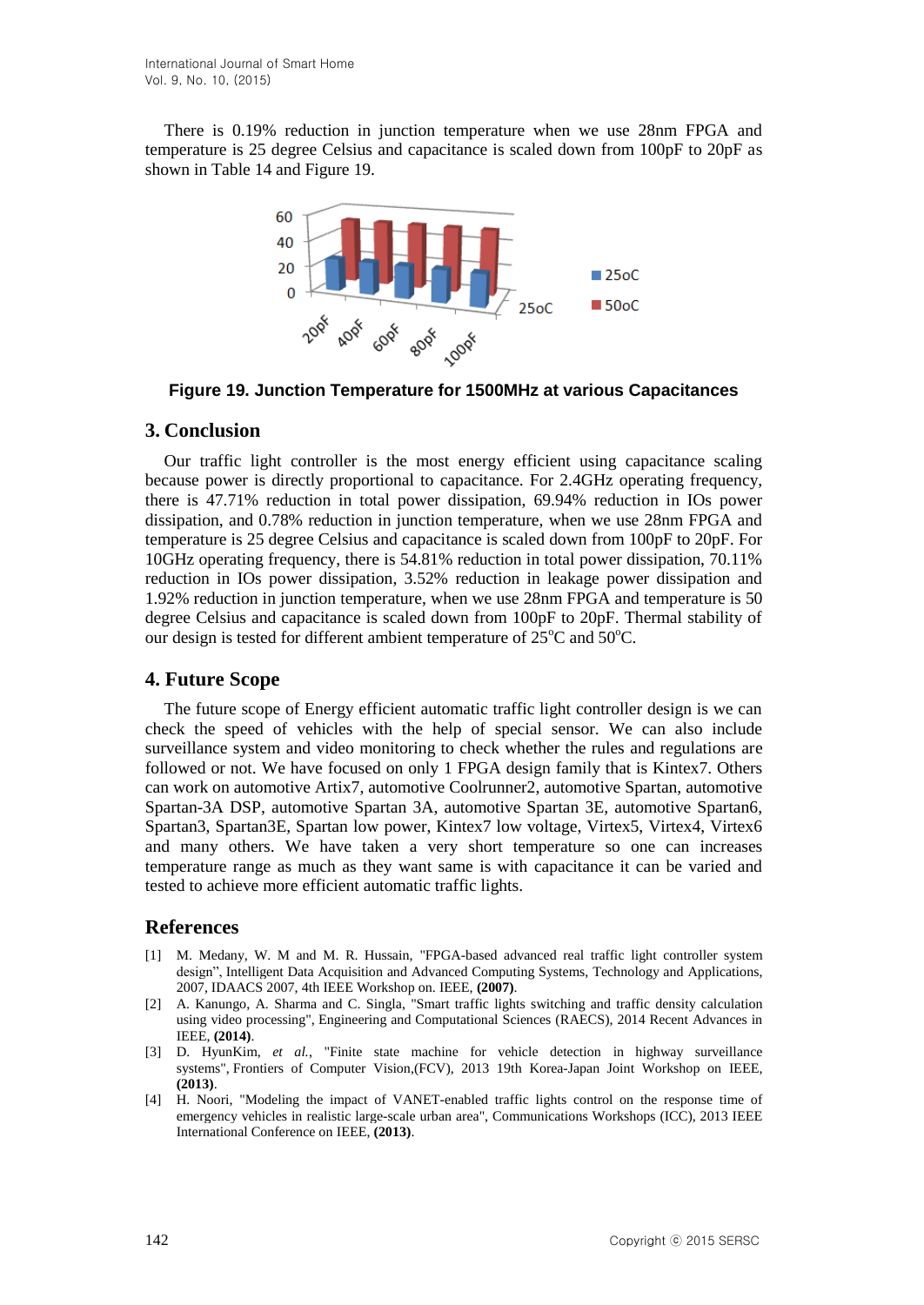- [5] M. M. Mohammad and R. S.Naresh, "High-throughput LDPC decoders." Very Large Scale Integration (VLSI) Systems", IEEE Transactions on vol. 11, no. 6, **(2003)**, pp. 976-996.
- [6] B. Pandey, T. Kumar, T. Das and J. Kumar, "Thermal Mechanics Based Energy Efficient FIR Filter for Digital Signal Processing", Applied Mechanics and Materials (AMM) Journal, vol. 612, **(2014)** August, pp. 65-70.
- [7] T. Kumar, T. Das, B. Pandey and D. M. Akbar Hussain, "IO Standard Based Thermal/Energy Efficient Green Communication For Wi-Fi Protected Access on FPGA", 6th International Congress on Ultra-Modern Telecommunications and Control systems and Workshops, St. Petersburg, Russia, **(2014)** October, pp. 06-08.
- [8] N. Bansal, M. Bansal, L. Kalra, B. Pandey and R. Saini, "Ambient Temperature Based Thermal Aware Energy Efficient ROM Design on FPGA", 4th International Conference on Advanced Materials and Engineering Materials (ICAMEM), **(2014)** October, pp. 19-20, Hongkong.
- [9] B. Pandey, T. Kumar, T. Das, R. Yadav and O. J. Pandey, "Capacitance Scaling Based Energy Efficient FIR Filter For Digital Signal Processing", IEEE International Conference on Reliability Optimization & Information Technology (ICROIT), Faridabad, **(2014)** February 6-8.
- [10] N. Bansal, M. Bansal, L. Kalra, B. Pandey and R. Saini, "FPGA Based Low Power ROM Design Using Capacitance Scaling", Advanced Materials Research, Trans Tech Publications, Switzerland.